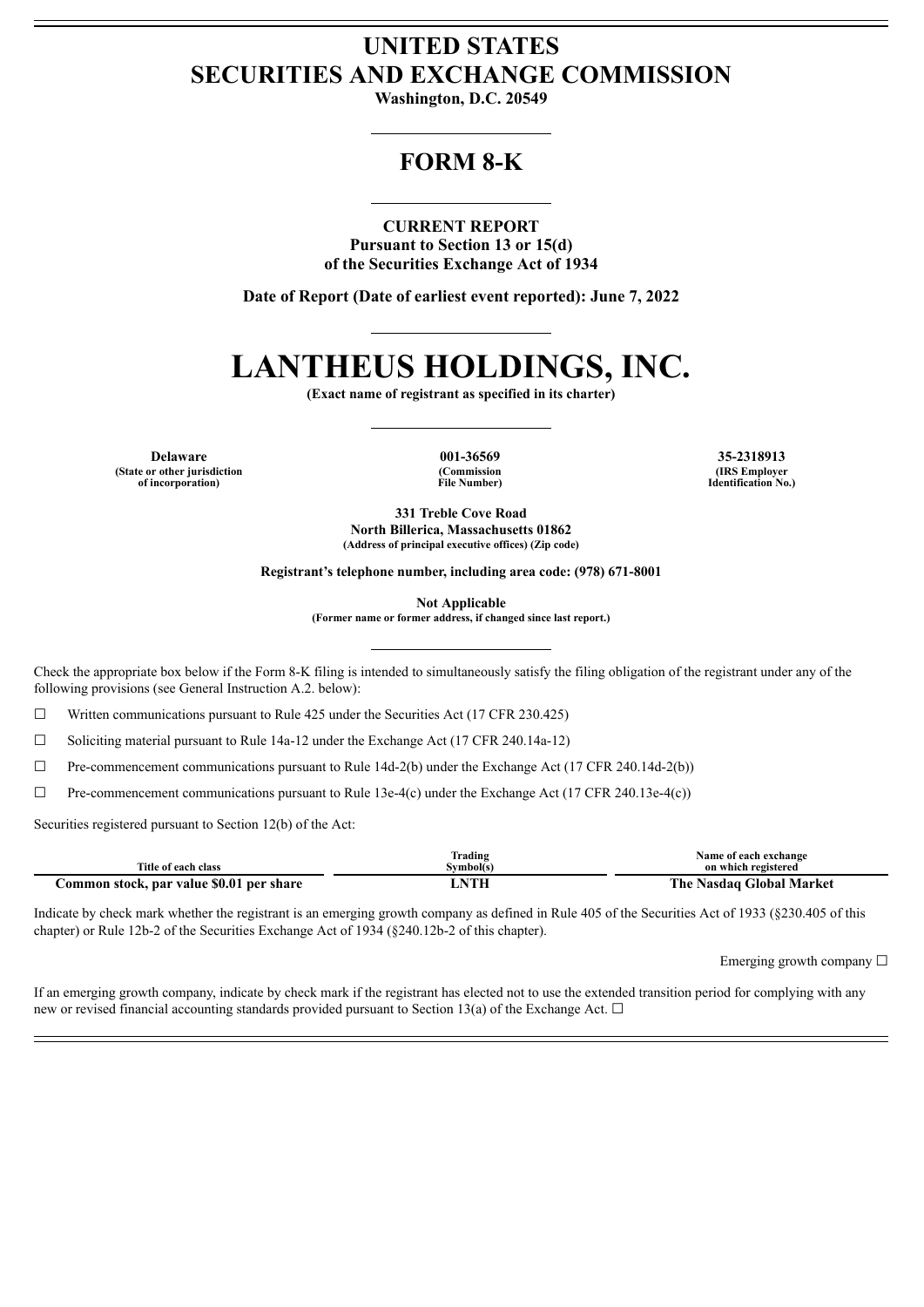#### Item 5.02. Departure of Directors or Certain Officers; Election of Directors; Appointment of Certain Officers; Compensatory Arrangements **of Certain Officers.**

On June 7, 2022, the Board of Directors of Lantheus Holdings, Inc. (the "Company") appointed Paul Blanchfield as the Chief Operating Officer of the Company and its subsidiaries, effective June 15, 2022.

Mr. Blanchfield, 42, had previously served as the Company's Chief Commercial Officer, a position he held since January 2020. Prior to joining the Company, Mr. Blanchfield served as the Head of the U.S. Immunology Business Unit at Takeda Pharmaceutical Co., managing a multi-billion dollar P&L covering multiple rare diseases products. Prior to his time at Takeda, Mr. Blanchfield served in several different roles at Shire Plc across almost 6 years, including as the Head of U.S. Immunology, General Manager of Nordic-Baltics, Head of Corporate Strategy, and Chief of Staff to the CEO. In his time at Shire, Mr. Blanchfield launched multiple products, worked across nine different countries, oversaw a restructuring to increase commercial focus and reduce costs, and led efforts in M&A, corporate defense, integration, and long-term corporate and portfolio strategy. Prior to his time at Shire, Mr. Blanchfield worked at McKinsey & Company for 5 years, where he focused on health care, marketing, and sales. Mr. Blanchfield earned a Master's of Business Administration and Master of Arts in Education from Stanford University and an AB in Economics from Duke University.

In connection with Mr. Blanchfield's appointment as Chief Operating Officer, his annual base salary will be increased to \$508,000 and his target annual bonus will be increased to 60% of his annual base salary. Following commencement of his new position, Mr. Blanchfield will also be granted equity incentive awards valued at \$453,750 in the aggregate (based on the closing price of a share of the Company's common stock on July 15, 2022). The equity incentive awards will be comprised of 50% of the aggregate value of the equity incentive award granted in the form of restricted stock units with vesting in three equal annual installments over three years and 50% of the aggregate value of the equity incentive award granted in the form of stock options, with the number of underlying shares determined in reference to the Black-Scholes value of the stock options on July 15, 2022, and with vesting in three equal annual installments over three years.

There are no arrangements or understandings between Mr. Blanchfield and any other persons pursuant to which he was appointed as principal operating officer, there are no family relationships among any of the Company's directors or executive officers, and Mr. Blanchfield has no direct or indirect material interest in any transaction required to be disclosed pursuant to Item 404(a) of Regulation S-K.

A copy of the Company's press release, dated June 15, 2022, announcing the appointment of Mr. Blanchfield as Chief Operating Officer is attached hereto as Exhibit 99.1 and is incorporated herein by reference.

## **Item 9.01. Financial Statements and Exhibits.**

(d) Exhibits

| Exhibit<br>No. | <b>Description</b>                                                                                                               |  |
|----------------|----------------------------------------------------------------------------------------------------------------------------------|--|
| 99.1           | <u>Press release of Lantheus dated June 15, 2022, announcing the appointment of Paul Blanchfield as Chief Operating Officer.</u> |  |
| 104            | Cover Page Interactive Data File (embedded within the Inline XBRL document).                                                     |  |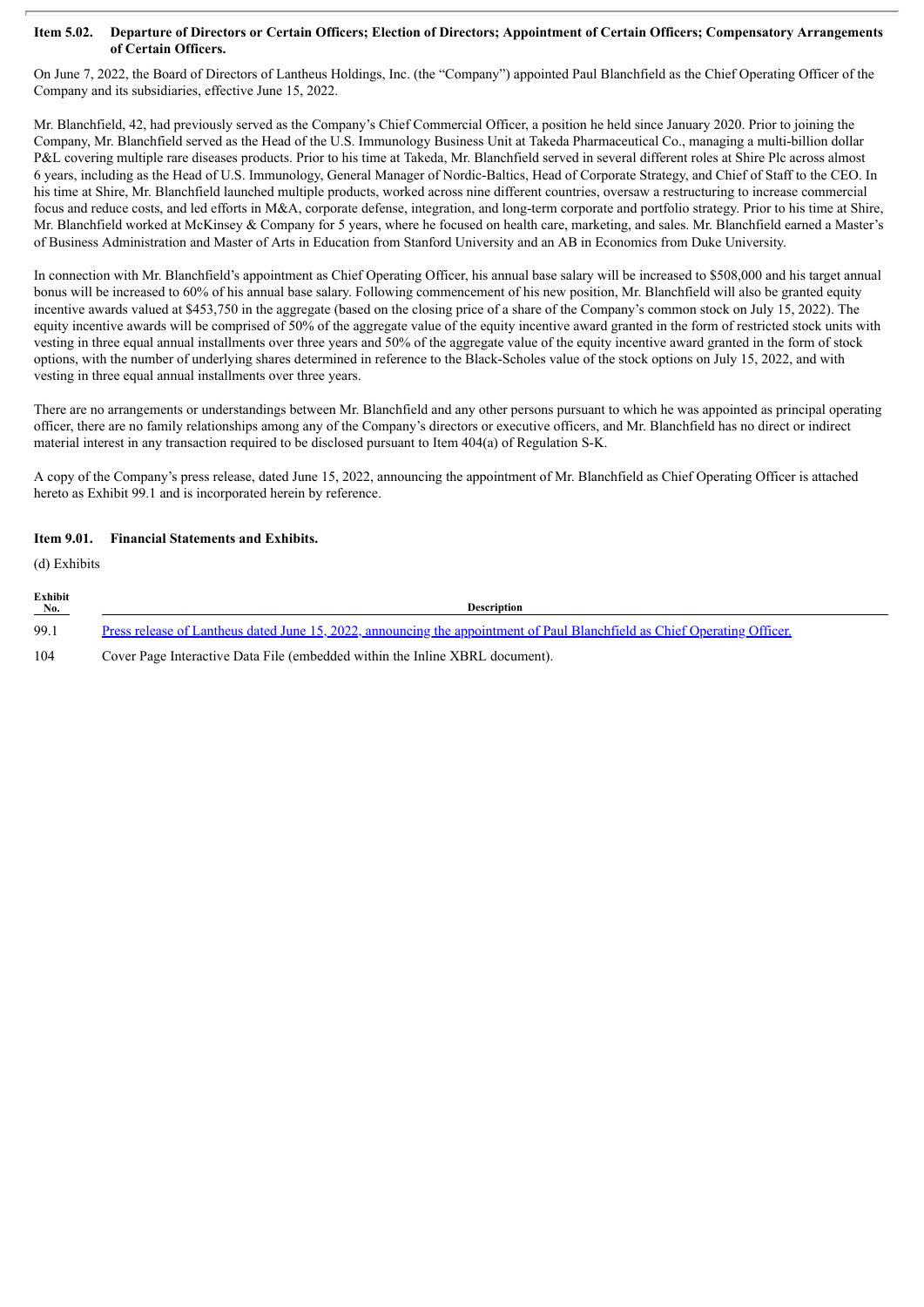# **SIGNATURES**

Pursuant to the requirements of the Securities Exchange Act of 1934, the registrant has duly caused this report to be signed on its behalf by the undersigned hereunto duly authorized.

# **LANTHEUS HOLDINGS, INC.**

By: /S/ Daniel M. Niedzwiecki

- Name: Daniel M. Niedzwiecki
- Title: Senior Vice President, General Counsel and Corporate Secretary

Date: June 15, 2022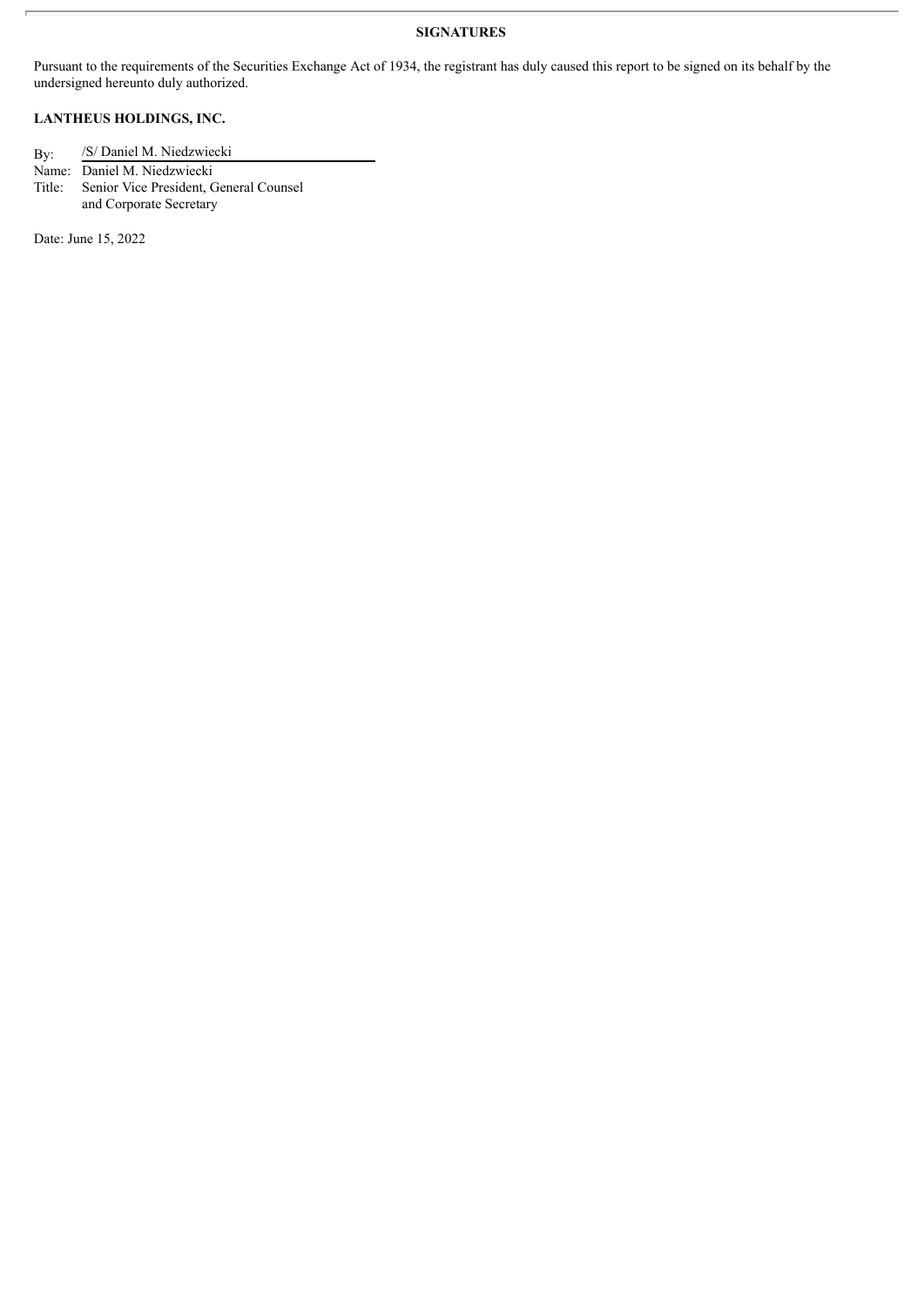<span id="page-3-0"></span>

331 Treble Cove Road North Billerica, MA 01862 800.362.2668 www.lantheus.com

#### **Lantheus Announces Promotion of Paul Blanchfield to Chief Operating Officer**

*Dottie Barr Promoted to Senior Vice President, Manufacturing and Technical Operations*

NORTH BILLERICA, MA, June 15, 2022—Lantheus Holdings, Inc. ("the Company") (NASDAQ: LNTH), today announced two key management promotions. Paul Blanchfield has been promoted to Chief Operating Officer (COO) and will continue to report to Mary Anne Heino, President and CEO. In addition, Dottie Barr has been promoted to Senior Vice President, Manufacturing and Technical Operations (SVP, Mfg & Tech Ops) and will report to Paul Blanchfield. Both promotions are effective immediately.

"We are confident that elevating Paul and Dottie to these roles will maximize their talents and enable us to continue to execute on our strategic purpose to Find, Fight, and Follow disease to deliver better patient outcomes," commented Mary Anne Heino, Lantheus President and CEO. "With their expertise in commercial excellence and complex manufacturing and supply chains, both Paul and Dottie have been instrumental in the stellar performance of our business to date. They have consistently demonstrated exemplary leadership and results-driven and long-term strategic thinking, while always putting patients first."

Mr. Blanchfield joined Lantheus as Chief Commercial Officer in January 2020. Together with his team, he successfully launched the Company's PSMA PET imaging agent for prostate cancer; continued to grow the Company's microbubble franchise; and led the commercial team through the changing COVID-19 environment. In his new role, Mr. Blanchfield will have responsibility for Commercial, Manufacturing and Technical Operations, Quality, and Corporate Communications. Prior to Lantheus, he worked at Takeda Pharmaceutical Co. where he served as the Head of the U.S. Immunology Business Unit and managed a multi-billion-dollar P&L covering multiple rare disease products. Prior to Takeda, Mr. Blanchfield worked at Shire Plc for almost six years across several different roles, including as the Head of U.S. Immunology, General Manager of Nordic-Baltics, Head of Corporate Strategy, and Chief of Staff to the CEO. Mr. Blanchfield started his career at McKinsey & Company, where he focused on health care, marketing, and sales. He earned an MBA/MA in Education from Stanford University and an AB in Economics from Duke University.

Ms. Barr joined Lantheus more than five years ago to lead Lantheus' Manufacturing and Supply Chain. Under her leadership, the Company completed the commissioning of GENESIS, a state-of-the-art manufacturing facility; integrated and improved the manufacturing process and facility in Somerset, NJ; built out the supply chain for the Company's PSMA PET imaging agent; and navigated through on-site challenges associated with the global pandemic. In her new role, Ms. Barr will have responsibility for Manufacturing and Supply Chain, Employee Health and Safety, Engineering and Facilities, and Manufacturing Technology and Development. Ms. Barr came to Lantheus from T2 Biosystems where she was Vice President, Supply Chain, Materials and Logistics. Prior to her role at T2, she was with